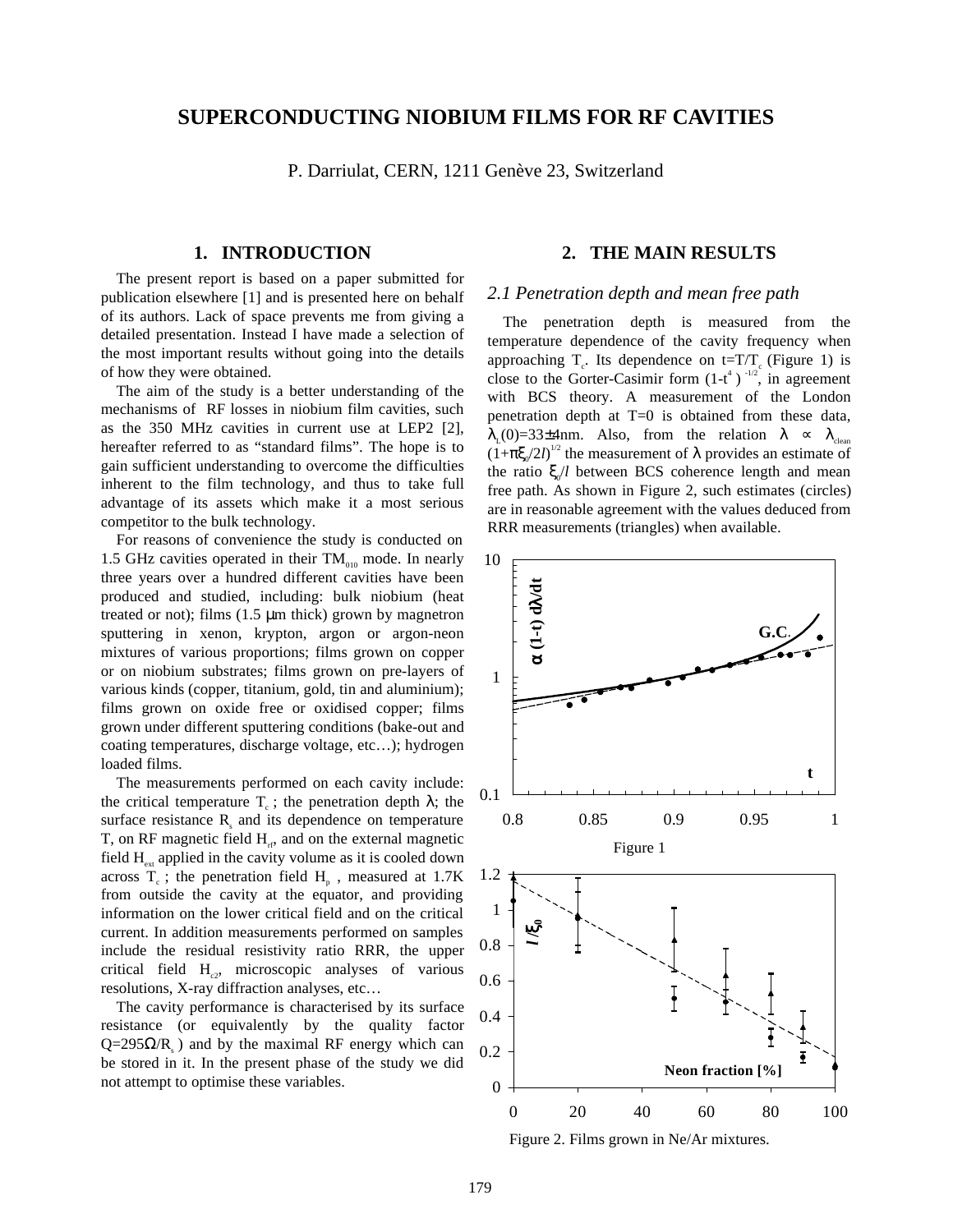#### *2.2 BCS resistance*

The surface resistance is the sum of three terms,  $R_s = R_{\text{BCS}} + R_{\text{fl}} + R_{\text{res}}$ . Each term will be discussed separately.

The BCS resistance,  $R_{\text{BCS}} \propto \exp(-\Delta/T)/T$ , where  $\Delta$  is the energy gap, results from photon absorption causing transitions between quasiparticle states, and therefore vanishes at T=0 (note that it is negligible at CEBAF and TESLA but significant at LEP2). Its dependence on mean free path displays a minimum (Figure 3) in the *l* region below  $l = \xi_0$ , in good agreement with BCS theory [3]. It is remarkable that such a subtle effect be experimentally verified. The BCS resistance is more than twice as large for heat-treated bulk cavities as it is for standard films. The minimum value provides an estimate of  $\lambda_{\rm r}(0)=27\pm2$ nm, which, combined with the earlier estimate, gives  $\lambda_1(0)=29\pm 3$ nm. Using published values of the Ginzburg-Landau parameter, one obtains an estimate of the BCS coherence length,  $\xi_0 = 33$ nm. Both the  $\lambda_1(0)$ and  $\xi$ <sub>0</sub> values are in good agreement with earlier estimates from bulk data.



Within errors, the ratio  $\alpha = \Delta/T_c$ , where the energy gap ∆ is obtained from the temperature dependence of the BCS resistance (Figure 4), is measured to be α=1.87±0.04, independently from the value of *l* and in agreement with published values. Its departure from the BCS value, 1.75, is the result of strong coupling corrections. As shown in Figure 5 for standard films at 4.2K, the BCS resistance increases with  $H<sub>r</sub>$ , typically by 50% between 0 and 30±5mT. This result is valid independently from the value of the mean free path and applies to the bulk case as well as to the case of dirty films. Note that this increase contributes to the "slope" of the LEP2 Q curves and that its scale is commensurate with the value of the critical field,  $H_{\epsilon} \approx 200$  mT.



## *2.3 Fluxon induced losses*

When the cavity is cooled down in the presence of a uniform external field  $H_{ext}$  parallel to its axis, the magnetic flux is usually trapped in its superconducting walls (the trapping efficiency is measured to exceed 99.8% for standard films), the only exception being heat treated bulk cavities where incomplete trapping is observed. The flux is trapped in the form of a lattice of elementary fluxons. For a uniform lattice an average spacing of 5  $\mu$ m per Gauss of H<sub>ext</sub> is expected between neighbour fluxons.

The viscous movement of the fluxons and their normal conducting cores generate losses which are described by an extra component of the surface resistance parameterised in the form  $R_{n}=(R_{n}^{0}+R_{n}^{1}H_{rf}) H_{ext}$ . Such a simple form ignores the occasional presence of a threshold in  $H_{ext}$ , typically 0.1 (resp. 0.3) Gauss for films grown on oxide free (resp. oxidised) copper. It also ignores the possible occurrence of a kink in the  $H_{rf}$ distribution, usually observed with films grown on oxidised copper,  $R_{n}^{\perp}$  doubling abruptly at a cavity dependent  $H<sub>rf</sub>$  value. The following analysis is restricted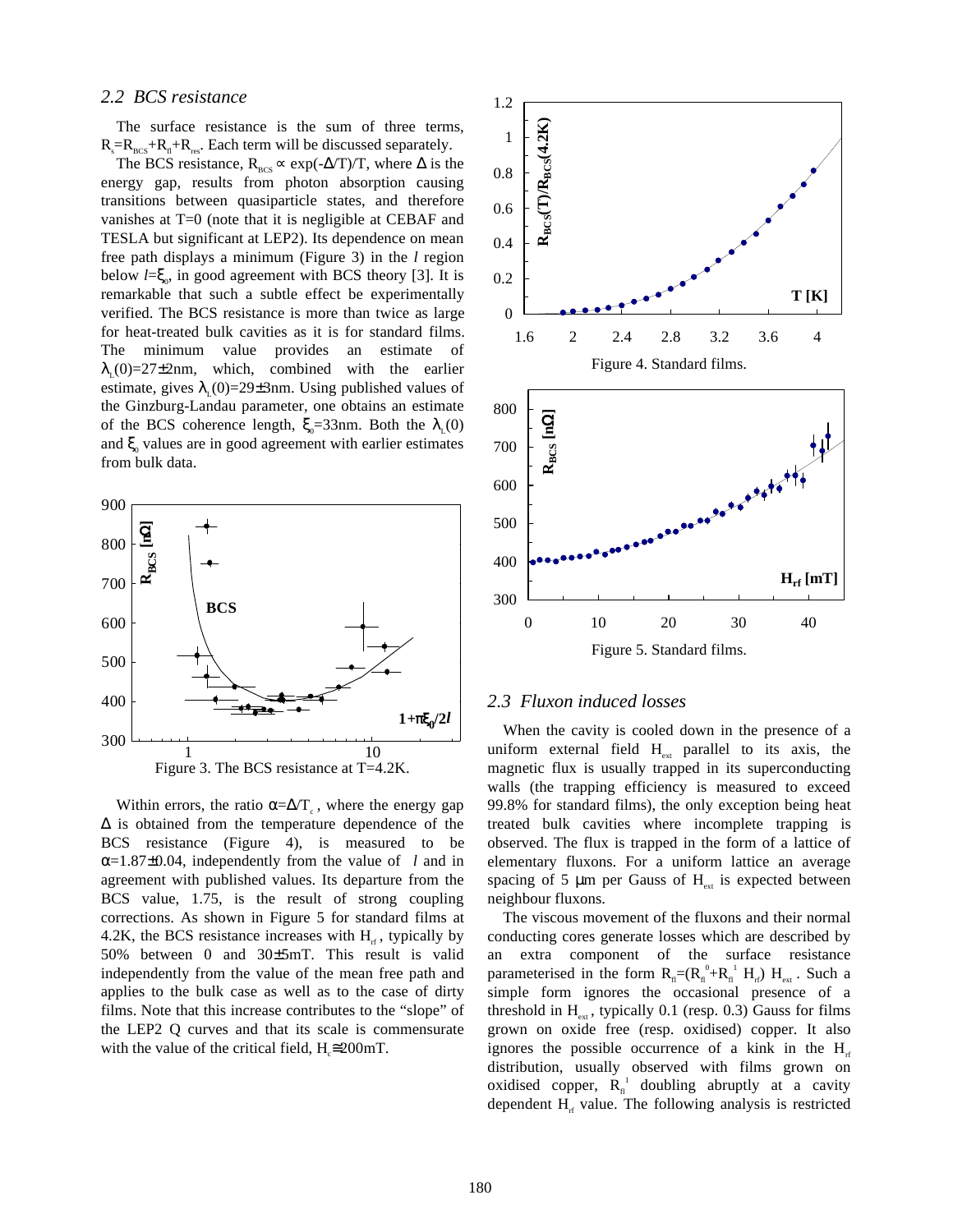to the range of variables for which the above simple parameterisation applies.

Figure 6 displays the dependence of  $R<sub>n</sub><sup>0</sup>$  and  $R<sub>n</sub><sup>1</sup>$  on mean free path. In this and the two following figures bulk data are labelled with triangles, films on oxide free copper with circles and films on oxidised copper with squares. As for  $R_{BCS}$  a minimum is observed in the region of *l* just below  $l = \xi_0$ , but this time much steeper, reflecting different pinning conditions as *l* is varied ( and not an anomalous *l* dependence of  $H_{c2}$  as is sometimes stated). However, for pinning to produce structure on such a scale, the pinning centres cannot be uniformly distributed but must cluster, for example, at the grain boundaries.



#### *2.4 The niobium/substrate interface*

The nature of the interface between the niobium film and its substrate plays an essential role. In particular  $\xi/d$ is nearly one unit lower, and  $T_c$  0.2K lower, for films grown on oxide free copper than for films grown on oxidised copper (Figure 7). Sample analyses indeed reveal important differences between the textures of the two kinds of films and between their RRR values. Moreover films grown on oxidised copper have a higher penetration field, suggesting a stronger pinning at the interface. Figure 8 displays  $H_p^2$  as a function of  $\lambda^2$ ,

where both quantities have been normalised to their clean limit values. A detailed understanding of the exact role played by the presence of oxide at the interface requires additional study.



#### *2.5 Residual resistances*

The residual resistance is the only component of the surface resistance which survives at  $T=H_{ext}=0$ , and therefore the only serious enemy to be fought against. It is also, as in the bulk case, the least well understood. It may display a significant dependence upon  $H<sub>r</sub>$  but is virtually temperature independent.

Cavities prepared under identical conditions yield mutually consistent values of T<sub>c</sub>,  $\Delta$ , R<sub>BCS</sub>, R<sub>n</sub> and H<sub>p</sub>, but often inconsistent values of  $R_{res}$ . However large differences between measured values of  $R_{res}$  do not affect the other parameters, suggesting that the residual resistance is the result of extragranular dissipation (intergranular or superficial, uniformly distributed or localised). Occasionally very low  $R_{res}$  values are maintained over a broad  $H<sub>rf</sub>$  range (Figure 9), providing clear evidence against a common belief that niobium coated cavities would suffer from a fundamental limitation in this domain. While grain boundaries are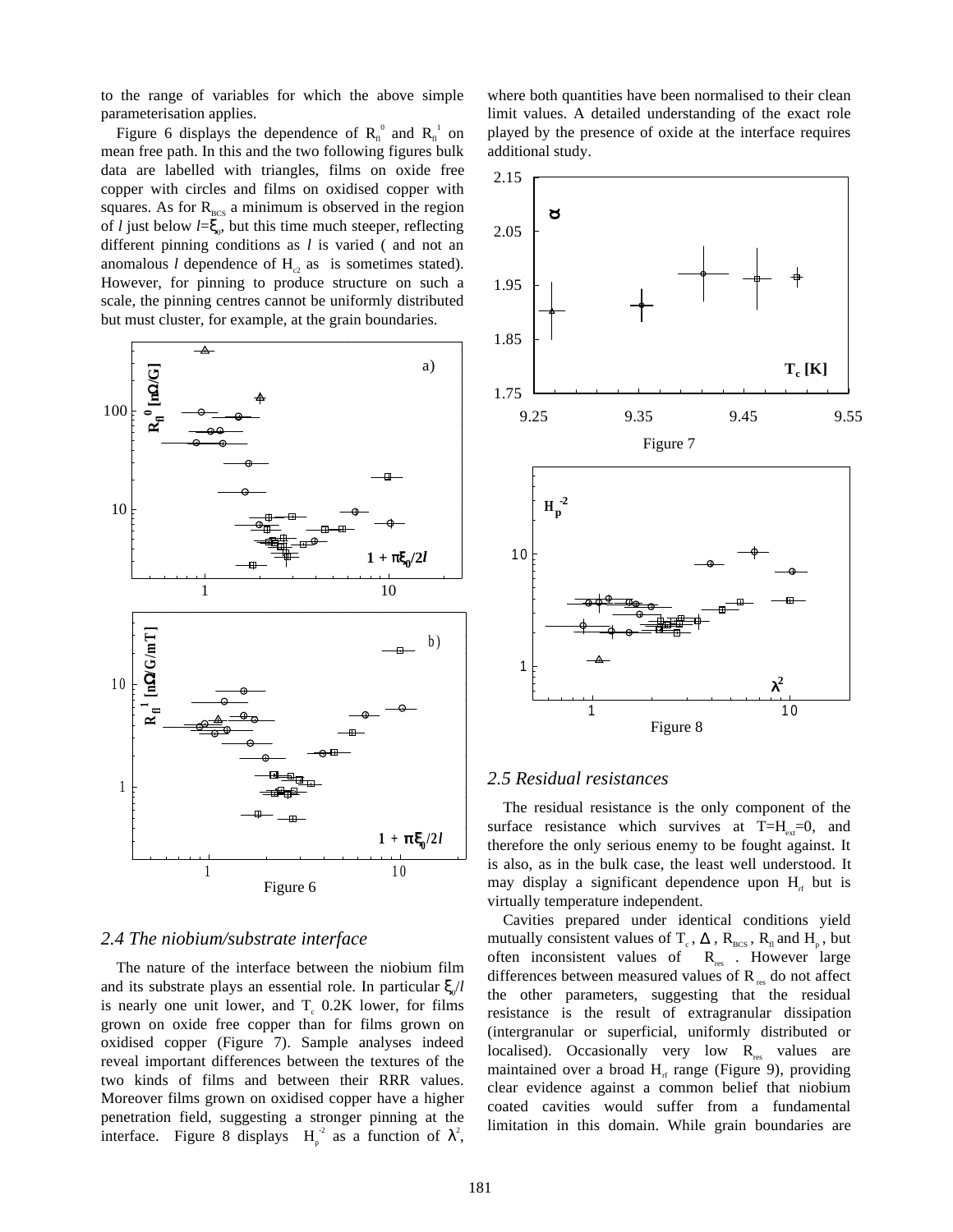obvious candidates for hosting the impurities or defects responsible for non zero residual resistances, the weak link Josephson junction models [4], which describe correctly high  $T_c$  cuprates, are found improper at giving a sensible description of reality. The surface quality of the substrate is an essential element  $(R_{res}$  is observed to increase with substrate roughness), suggesting the possible importance of macroscopic defects. Hydrogen loaded cavities show symptoms reminiscent of the bulk situation where the precipitation of hydride is known to generate large residual resistances, increasing with  $H_{\text{H}}$ . However, as in the bulk case, several important details are not well understood.

More studies are required in order to better identify what exactly causes  $R_{\text{res}}$  to deviate from zero and to devise appropriate cures.



Figure 9. Residual resistances of film (a to d) and bulk (e to f) cavities.

## **3. CONCLUSIONS**

This brief overview of the main results of the studies developed in reference [1] has shown that niobium films grown on copper substrates are well behaved in terms of their superconducting properties. When grown on oxide free copper they reach RRR values in excess of 30, depending upon the noble gas used in the discharge (lighter gases resulting in stronger concentrations in the film) and upon the sputtering conditions. However, contrary to the bulk case, RRR is not an important variable as the large thermal conductivity is anyhow taken care of by the copper substrate. Non-magnetic impurities in concentrations not exceeding a few atomic permil are well known not to upset superconductivity and indeed standard films having RRR in the 10 to 20 range

have minimal values of both  $R_{BCS}$  and  $R_{fl}$  with no detectable influence on  $R_{res}$ .

The important variable is the residual resistance. It is of extragranular origin and is influenced by the quality of the substrate and by possible hydride precipitates, as in the bulk case. Contrary to what is often stated, we know of no fundamental limitation to the production of low  $R_{\infty}$ films reaching large values of  $H<sub>rf</sub>$ . We did occasionally reach RF fields as high as 75mT with Q values in excess of  $10^{10}$ . However we do not know how to obtain such a performance in a reliable and reproducible way. More studies are necessary to improve our understanding of the relevant parameters and, hopefully, to demonstrate that practical limitations are not too severe.

The many assets of the film technology make it a very serious candidate for large new projects. They include: a better thermal protection against quenches; a lower